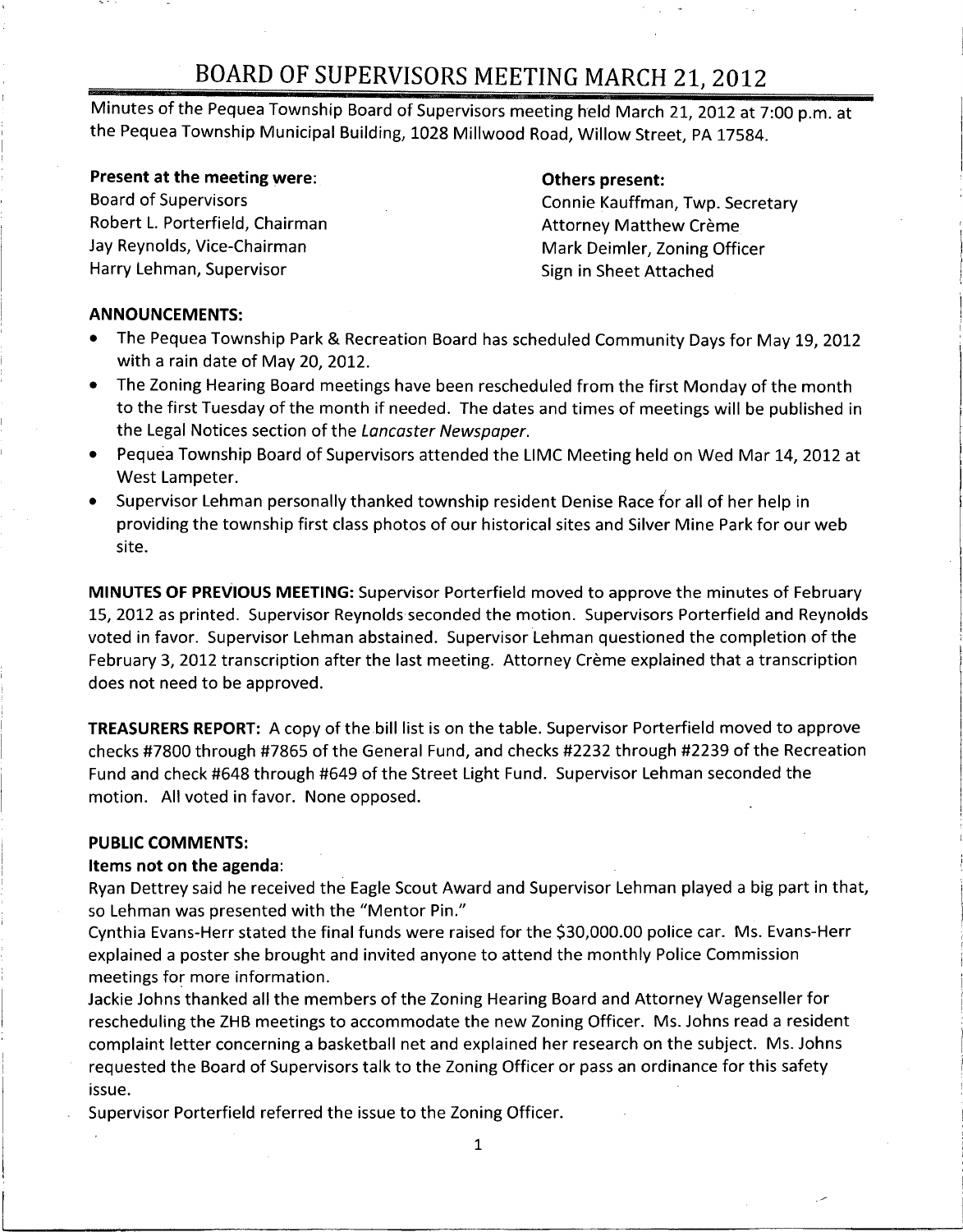Zoning Officer, Mark Deimler introduced himself and explained this is not <sup>a</sup> Zoning violation; rather it is <sup>a</sup> public right of way enforcement issue according to the Second Class Township Code. Supervisor Zoning Officer, Mark Deimler introduced himself and explained this is not a Zoning violation; rather it<br>is a public right of way enforcement issue according to the Second Class Township Code. Supervisor<br>Porterfield said th Deimler advised the Board of Supervisors to understand that the proper enforcement of the Porterfield said the Supervisors will need to addre<br>Deimler advised the Board of Supervisors to unde<br>township's Property Maintenance Code is costly.<br>Tina Virgil spoke on behalf of the Native American

Tina Virgil spoke on behalf of the Native American Committee and explained why they will not participate in Community Days this year.

Tim Weaver expressed his concern about this township not giving equal representation to every citizen.

Supervisor Lehman said he did visit with the Native Americans last week to ask them to come to Community Days, however he respects them for their decision.

#### OLD BUSINESS:

- 1. 2006 Peterbilt Truck Roadmaster Porterfield Tabled until October.
- 2. Change locks in Township Municipal Building After discussion, Supervisor Porterfield made <sup>a</sup> motion that we move forward with A & <sup>L</sup> Door Specialties and approve the purchase of \$1375.00 of lock cylinders and keys and change the keys on the building. Supervisor Reynolds seconded the motion. All voted in favor, none opposed.
- 3. Update Job Descriptions Supervisor Porterfield Tabled until next month.
- 4. Southern Lancaster County Inter-Municipal Agreement (EMC) Supervisor Reynolds said the first meeting is scheduled for April 5, 2012.
- 5. Purchase of new mower at Silver Mine Park Supervisor Porterfield made a motion that we move<br>forward with the purchase of a new zero-turn mower through Weaver Turf Power, Inc. for a total<br>sale price of \$16,075.00. Supe forward with the purchase of a new zero-turn mower through Weaver Turf Power, Inc. for a total Supervisor Porterfield made a motion to finance with the zero percent thirty-six (36) month financing package. Supervisor Lehman seconded the motion. All voted in favor, none opposed.

#### NEW BUSINESS:

- 1. Approval was given to adopt Resolution 358-2012 Setting the Fees for 2012. The purpose of this Resolution is to organize the Township Administrative Fees into one Resolution to be reviewed and set on <sup>a</sup> yearly basis. This covers fees from pavilion rental to sewage and zoning. Supervisor Porterfield made <sup>a</sup> motion to clarify that the Pequea Township Board of Supervisors has moved to adopt Resolution 358-2012 setting the Fees for 2012. Supervisor Lehman seconded the motion. All voted in favor, none opposed.
- 2. Permission was given to the Zoning Officer to file <sup>a</sup> civil action against <sup>242</sup> Marticville Rd. for Zoning Ordinance Violations (trash, refuse or junk accumulation). Supervisor Porterfield moved to clarify that the Pequea Township Board of Supervisors on March 21, 2012 at their regularly scheduled Board of Supervisors meeting did authorize and make motion to authorize the Zoning Officer to file <sup>a</sup> civil action against 242 Marticville Rd. Supervisor Lehman seconded the motion. All voted in favor, none opposed.
- 3. Millwood Road Parallel Stormwater Management Supervisor Porterfield briefly explained the All voted in favor, none opposed.<br>Millwood Road Parallel Stormwater Management – Supervisor Porterfield briefly explained the<br>situation of the parallel stormwater ditch along Millwood Road and PENNDOT's request of the<br>town township to sign a Highway Occupancy Permit. Attorney Crème said that PENNDOT will remedy the situation if the Township assumes the maintenance of it.

2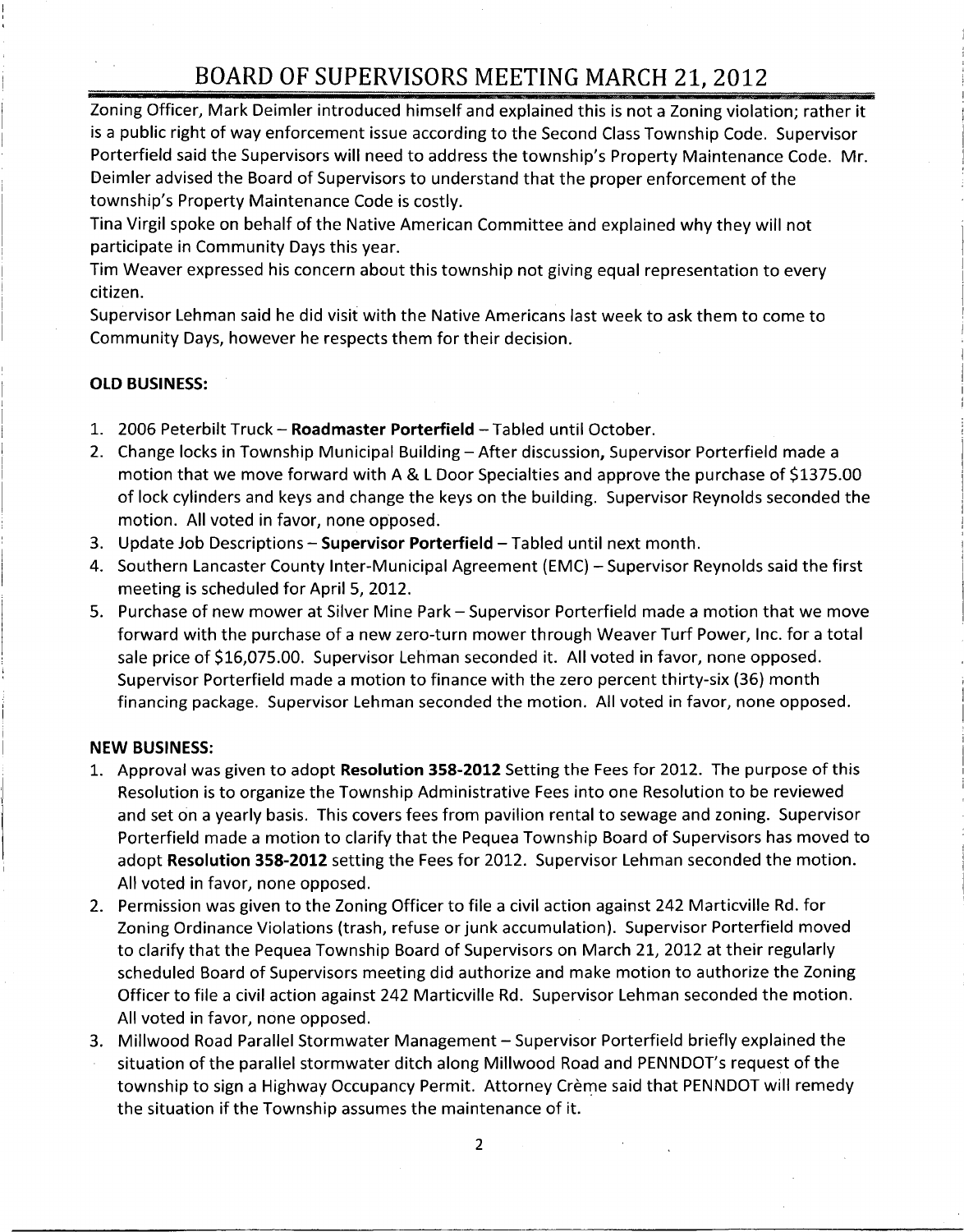Supervisor Porterfield made <sup>a</sup> motion that we move forward to have a plan presented by PENNDOT with regards to this matter. Supervisor Lehman seconded the motion. All voted in favor, none opposed. Supervisor Porterfield said the BOS will look at the plan and decide whether to take on the Highway Occupancy Permit.

- 4. Penn Grant Rd. & Millwood Rd. intersection Supervisor Porterfield made <sup>a</sup> motion that we have the township secretary prepare <sup>a</sup> letter to Michael Keiser, Engineering District Executive from PENNDOT requesting <sup>a</sup> study of the intersection and citing the reasons. Supervisor Reynolds seconded the motion. Supervisors Porterfield and Reynolds voted in favor. Supervisor Lehman abstained.
- 5. Seal Coat Bids Supervisor Porterfield explained we received four bids for seal, coating for Seal Coat Bids – Supervisor Porterfield explained we received four bids for seal coating for<br>Millwood and Run Valley Roads and made a motion to accept Martin's Paving, Inc. bid for a total<br>of \$30,552.97 and execute the con favor, none opposed.
- 6. Escalator Clause Resolution 359-2012 Supervisor Porterfield explained that this gives us the opportunity to get the best price. Supervisor Porterfield made <sup>a</sup> motion to adopt Resolution #359-2012. Supervisor Lehman seconded the motion. All voted in favor, none opposed.
- 7. Letter of Credit Reduction Request for Summerfield Supervisor Lehman moved to reduce the letter of credit for Summerfield Development by \$31,420.14 to a new amount of \$603,942.80. Supervisor Reynolds seconded the motion. All voted in favor, none opposed.
- 8. Prevailing Wage Resolution 360-2012– Supervisor Lehman explained that PSATS recommends we pass this for some of our smaller jobs. Supervisor Lehman moved to pass Prevailing Wage Resolution #360 -2012 and forward to our legislators as PSATS requests. Supervisor Porterfield seconded the motion. All voted in favor, none opposed.
- 9. Rental Property Inspection Program Supervisor Lehman explained Pennsylvania State Association of Boroughs is holding <sup>a</sup> training session on Rental Property Inspections and Pequea Township currently has no property management inspection program. Zoning Officer, Mr. Deimler would be happy to look at it with the Board and Solicitor and (together) can tailor Deimier would be happy to look at it with the Board and Solicitor and (together) can tailor<br>something that meets the needs of the Township. Supervisor Porterfield said he's concerned that<br>we would be creating a bigger gove said he would do the training seminar at his own cost and bring back some information.

#### ADDENDUM:

1

- 1. Lancaster County Conservation District (Erosion and Sediment Control) Mr. Deimler explained this is an agreement between Lancaster County Conservation District and Pequea Township that each is going to do certain things according to the law. Supervisor Lehman moved to authorize the township secretary to execute the Memorandum of Understanding between Lancaster County Conservation District and Pequea Township. Supervisor Reynolds seconded the motion. All voted in favor, none opposed.
- 2. Willow Street Planning Study Supervisor Porterfield made <sup>a</sup> motion to direct the township secretary to send <sup>a</sup> letter to West Lampeter Township simply letting them know we are on board with their proposed planning study for the Willow Street Area Route 272 north and southbound lanes. Supervisor Reynolds seconded the motion. All voted in favor, none opposed.

#### DEPARTMENTAL REPORTS: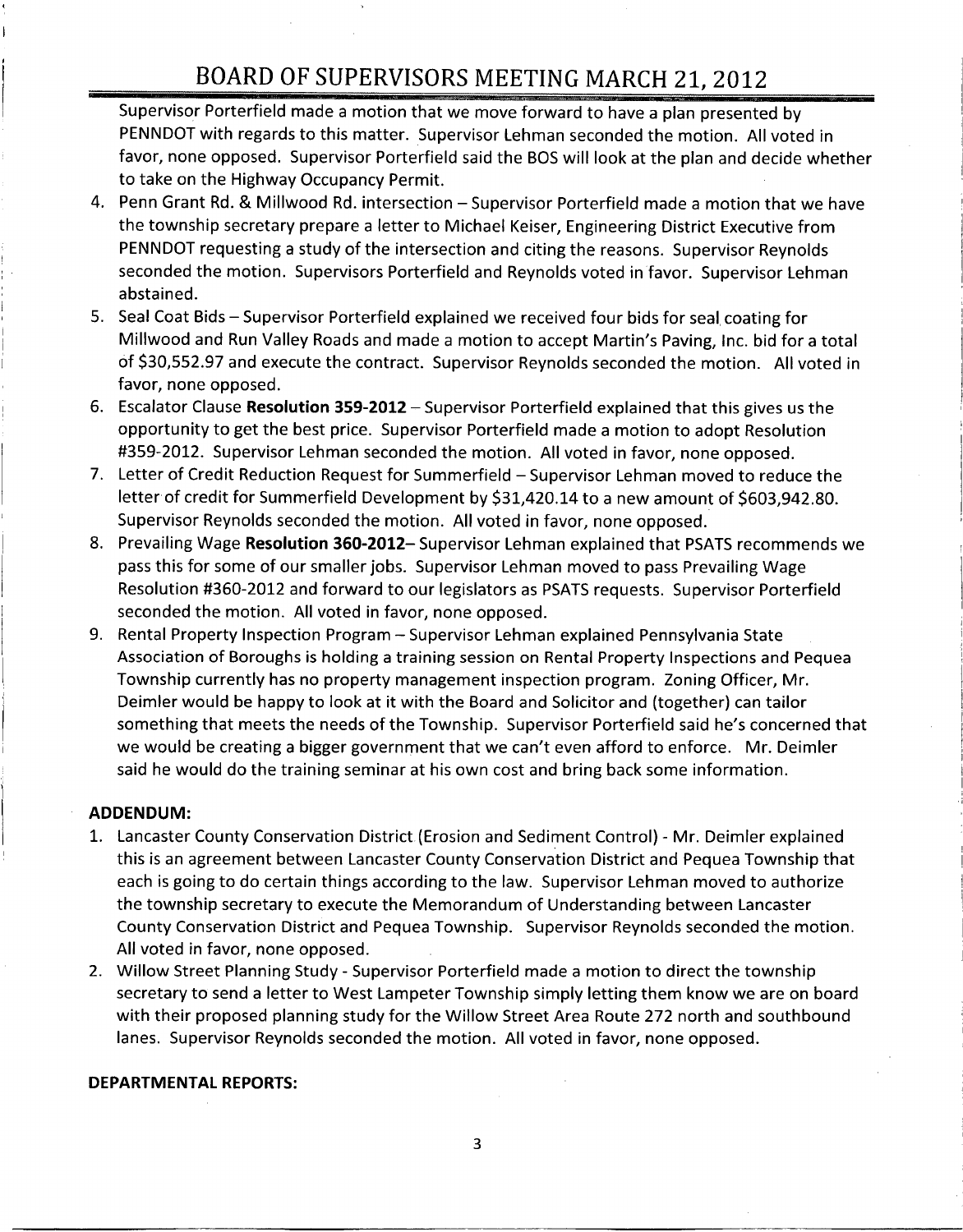Road Crew – Report on file. Supervisor Lehman suggested the Roadmaster and the road crew break down their hours on his time sheet. Supervisor Porterfield said that he currently does break out his hours and anything Supervisory related is indicated in red.

Zoning/Code Officer - Report on file.

Southern Regional Police Department - February's Monthly report is on the table. Officer Cramer gave the first half of the report and read <sup>a</sup> statement on behalf of all the officers of the Police Department about false and slanderous accusations. Chief Fiorill gave the remainder of the report questioned Supervisor Reynolds about those accusations. Mr. Mark Koch, immediate past President of PA Fraternal Order of Police, commended this great community of leadership and involvement. Mr. Koch stated the police force is an integral part of protecting that community and he validated<br>Chief Firorill's impeccable integrity. Chief Fiorill mentioned two letters that were written from the District Attorney.

Scott Winters said he was also <sup>a</sup> victim of accusations.

Darren Huegel stated he thinks in the future people should be recognized for what they have done and the township and the volunteers should work together more.

Southern Regional Police Commission — February minutes are on the table.

Southern Lancaster County Inter - Municipal Council —

Emergency Management Coordinator — Nothing to report.

New Danville Fire Company - February Monthly Report is on the table.

ADVISORY BOARD REPORTS:

Pequea Township Planning Commission — Meeting held March 1, 2012. Pequea Township Zoning Hearing Board — Meeting held March 5, 2012. Pequea Township Park & Recreation Board — Meeting held March 14, 2012. Minutes are on the table.

MEETING ADJOURNED: The meeting adjourned at 8:53 p.m.

Respectfully submitted,

Connie Ka

Connie Kauffman, Township Secretary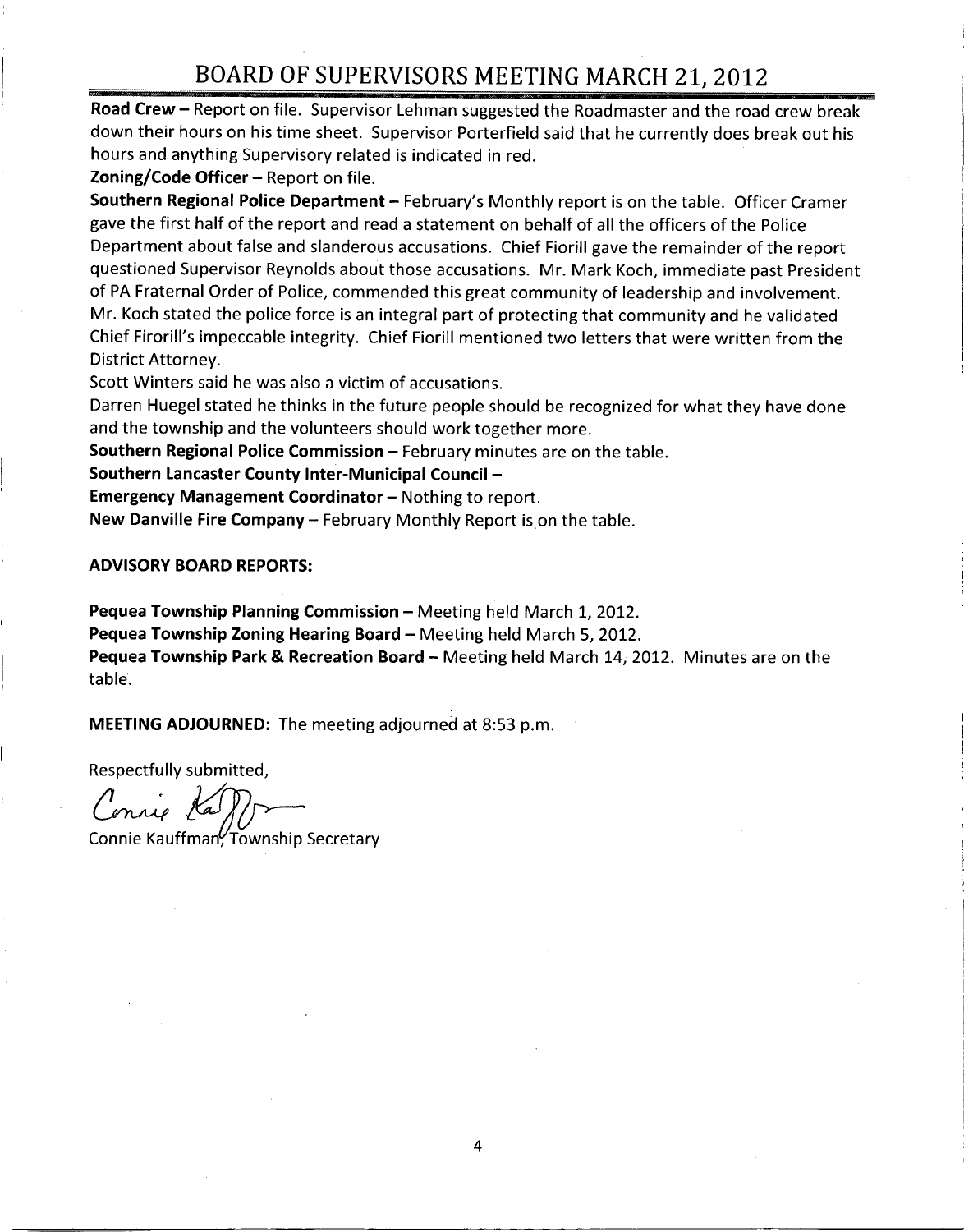Sign. In Sheet 2012-03-21 BOS neeting Diane Meyer Joan Wurster Earl Houghts In and Patti Lehman Theren U Smit Jean Wyatt Butts Donald Linton Cheryl Linton Eastin Linton Clyde Thoms Sentre Hace top Ala Poluta 1 postmer  $\lambda$  and  $\lambda$ Spring Followald Fillema ليک<br>حب -ef-f  $\frac{1}{\pi}$  6.05) tto